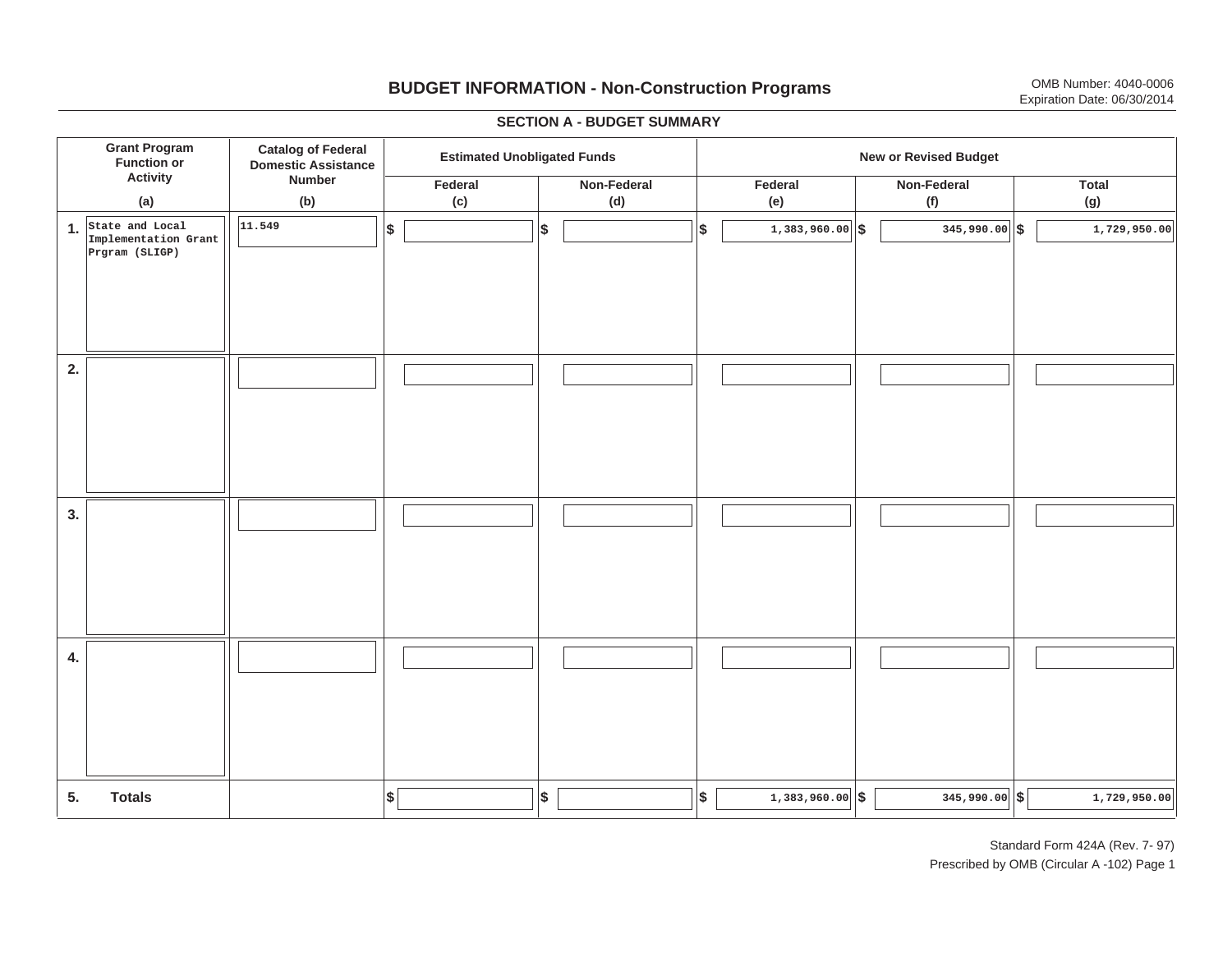| <b>6. Object Class Categories</b>      |     |                                                           |     |                                   |     | GRANT PROGRAM, FUNCTION OR ACTIVITY |                              | Total                          |
|----------------------------------------|-----|-----------------------------------------------------------|-----|-----------------------------------|-----|-------------------------------------|------------------------------|--------------------------------|
|                                        | (1) |                                                           | (2) |                                   | (3) | (4)                                 |                              | (5)                            |
|                                        |     | State and Local<br>Implementation Grant<br>Prgram (SLIGP) |     |                                   |     |                                     |                              |                                |
| a. Personnel                           | \$  | 686,334.00 \$                                             |     | $\overline{247, 478.60}$ \$       |     | $\frac{1}{2}$                       | $\left  \frac{1}{2} \right $ | 933,812.60                     |
| b. Fringe Benefits                     |     | 213,033.00                                                |     | 98,511.40                         |     |                                     |                              | 311,544.40                     |
| c. Travel                              |     | 73,416.00                                                 |     | 0.00                              |     |                                     |                              | 73,416.00                      |
| d. Equipment                           |     | 0.00                                                      |     | 0.00                              |     |                                     |                              |                                |
| e. Supplies                            |     | 15,178.00                                                 |     | 0.00                              |     |                                     |                              | 15,178.00                      |
| f. Contractual                         |     | 375,000.00                                                |     | 0.00                              |     |                                     |                              | 375,000.00                     |
| g. Construction                        |     | 0.00                                                      |     | 0.00                              |     |                                     |                              |                                |
| h. Other                               |     | 20,999.00                                                 |     | 0.00                              |     |                                     |                              | 20,999.00                      |
| i. Total Direct Charges (sum of 6a-6h) |     | 1,383,960.00                                              |     | 345,990.00                        |     |                                     | \$                           | 1,729,950.00                   |
| j. Indirect Charges                    |     |                                                           |     |                                   |     |                                     | $\boldsymbol{\$}$            |                                |
| k. TOTALS (sum of 6i and 6j)           | \$  | $1,383,960.00$ \$                                         |     | $345,990.00$ \$                   |     | \$                                  | $\left  \right\rangle$       | 1,729,950.00                   |
| 7. Program Income                      | \$  |                                                           | \$  | Authorized for Local Reproduction | \$  | $\sqrt{2}$                          | $\boldsymbol{\mathsf{s}}$    | Standard Form 424A (Rev. 7-97) |

#### **SECTION B - BUDGET CATEGORIES**

Prescribed by OMB (Circular A -102) Page 1A

**Authorized for Local Reproduction**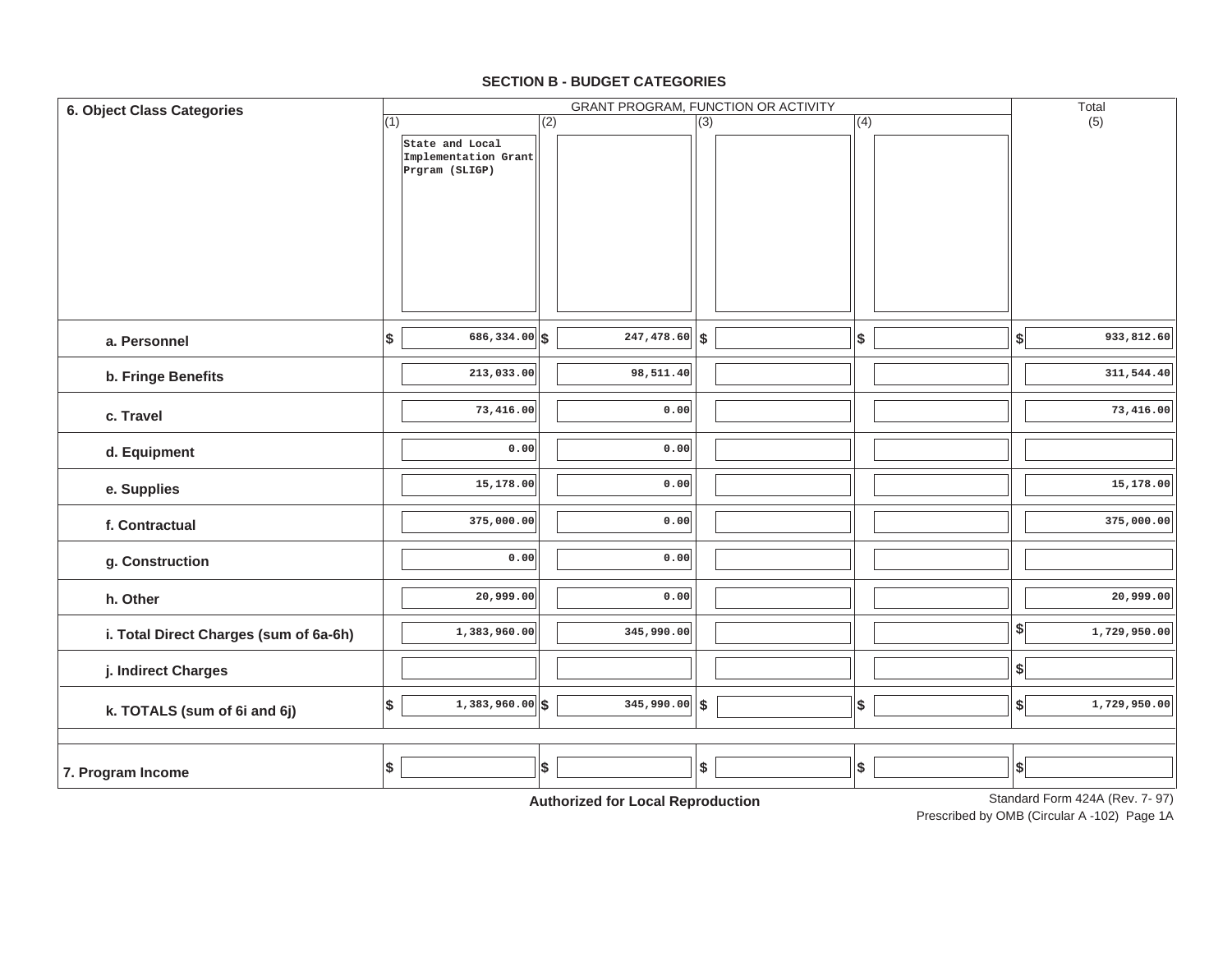|                                          | <b>SECTION C - NON-FEDERAL RESOURCES</b>                        |                                                                                 |                           |                                             |                     |                               |                              |                           |             |
|------------------------------------------|-----------------------------------------------------------------|---------------------------------------------------------------------------------|---------------------------|---------------------------------------------|---------------------|-------------------------------|------------------------------|---------------------------|-------------|
|                                          | (a) Grant Program                                               |                                                                                 |                           | (b) Applicant                               |                     | (c) State                     | (d) Other Sources            |                           | (e)TOTALS   |
| 8.                                       | State and Local Implementation Grant Prgram (SLIGP)             |                                                                                 | Ι\$                       |                                             | \$                  | $345,990.00$ \$               |                              | $\boldsymbol{\mathsf{s}}$ | 345,990.00  |
| 9.                                       |                                                                 |                                                                                 |                           |                                             |                     |                               |                              |                           |             |
| 10.                                      |                                                                 |                                                                                 |                           |                                             |                     |                               |                              |                           |             |
| 11.                                      |                                                                 |                                                                                 |                           |                                             |                     |                               |                              |                           |             |
|                                          | 12. TOTAL (sum of lines 8-11)                                   |                                                                                 | $\boldsymbol{\mathsf{s}}$ |                                             | l\$                 | $345,990.00$ \$               |                              | $\vert$ \$                | 345,990.00  |
| <b>SECTION D - FORECASTED CASH NEEDS</b> |                                                                 |                                                                                 |                           |                                             |                     |                               |                              |                           |             |
|                                          |                                                                 | <b>Total for 1st Year</b>                                                       |                           | <b>1st Quarter</b>                          |                     | 2nd Quarter                   | 3rd Quarter                  |                           | 4th Quarter |
|                                          | 13. Federal                                                     |                                                                                 | \$                        |                                             | \$                  |                               | \$                           | \$                        |             |
|                                          | 14. Non-Federal                                                 | \$                                                                              |                           |                                             |                     |                               |                              |                           |             |
|                                          | 15. TOTAL (sum of lines 13 and 14)                              | \$                                                                              | \$                        |                                             | \$                  |                               | $\left  \mathbf{S} \right $  | $\vert$ \$                |             |
|                                          |                                                                 | SECTION E - BUDGET ESTIMATES OF FEDERAL FUNDS NEEDED FOR BALANCE OF THE PROJECT |                           |                                             |                     |                               |                              |                           |             |
|                                          | (a) Grant Program                                               |                                                                                 |                           |                                             |                     | <b>FUTURE FUNDING PERIODS</b> | (YEARS)                      |                           |             |
|                                          |                                                                 |                                                                                 |                           | (b)First                                    |                     | (c) Second                    | (d) Third                    |                           | (e) Fourth  |
| 16.                                      | State and Local Implementation Grant Prgram (SLIGP)             |                                                                                 | \$                        |                                             | $ \boldsymbol{\$} $ |                               | $\left  \frac{1}{2} \right $ | \$                        |             |
| 17.                                      |                                                                 |                                                                                 |                           |                                             |                     |                               |                              |                           |             |
| 18.                                      |                                                                 |                                                                                 |                           |                                             |                     |                               |                              |                           |             |
| 19.                                      |                                                                 |                                                                                 |                           |                                             |                     |                               |                              |                           |             |
| 20. TOTAL (sum of lines 16 - 19)         |                                                                 | \$                                                                              |                           | $ \boldsymbol{\$} $                         |                     | $\left  \frac{1}{2} \right $  | \$                           |                           |             |
|                                          |                                                                 |                                                                                 |                           | <b>SECTION F - OTHER BUDGET INFORMATION</b> |                     |                               |                              |                           |             |
|                                          | 21. Direct Charges: $\sqrt{1,729,950}$<br>22. Indirect Charges: |                                                                                 |                           |                                             |                     |                               |                              |                           |             |
|                                          | 23. Remarks:                                                    |                                                                                 |                           |                                             |                     |                               |                              |                           |             |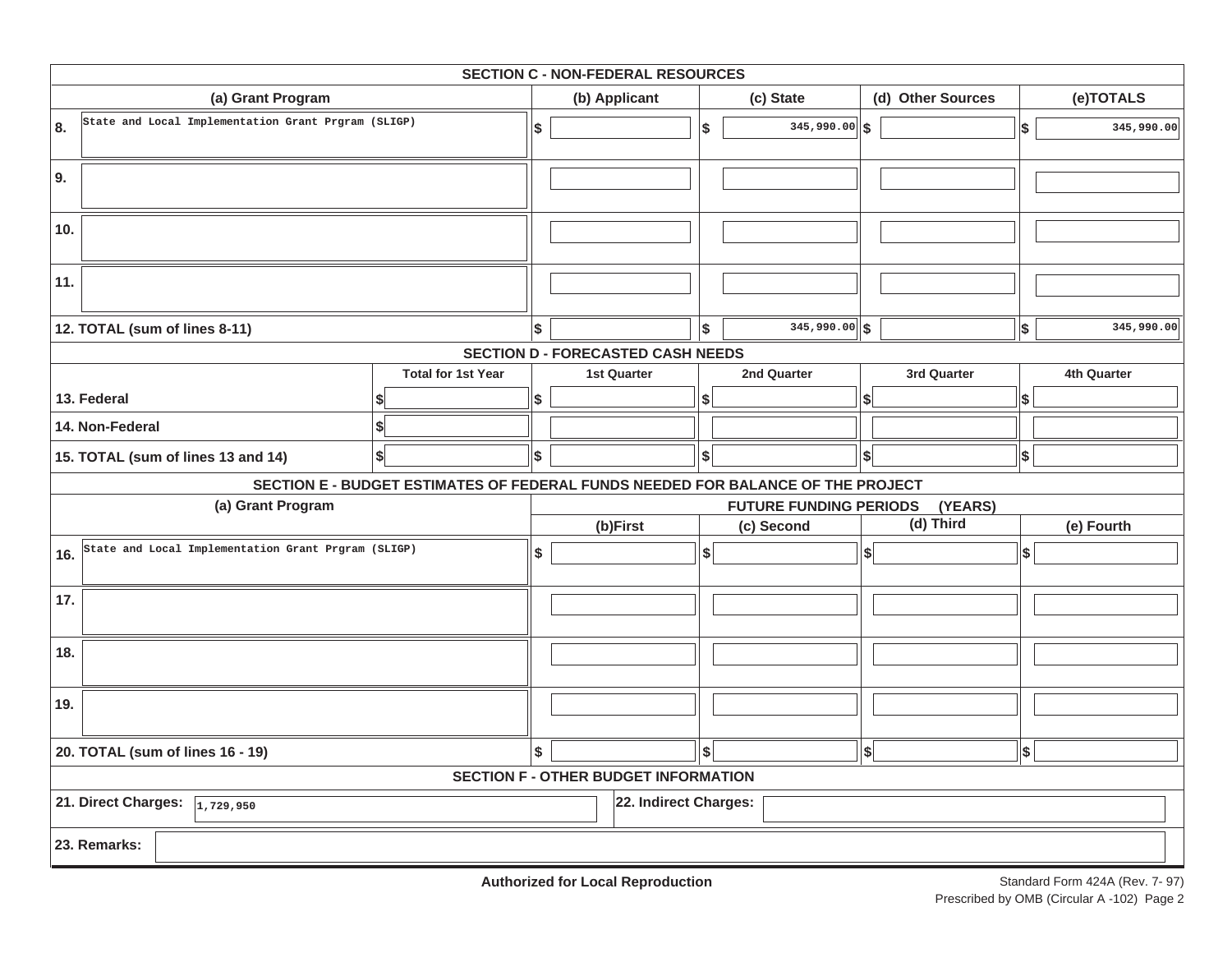|                                                                                                                                                                                                                                 |            |                  |                                                | SLIGP Detailed Budget Spreadsheet-Revised 05 16 2017 |             |     |
|---------------------------------------------------------------------------------------------------------------------------------------------------------------------------------------------------------------------------------|------------|------------------|------------------------------------------------|------------------------------------------------------|-------------|-----|
| Category                                                                                                                                                                                                                        |            | period)          | Detailed Description of Budget (for full grant | <b>Breakdown of Costs</b>                            |             |     |
| a. Personnel                                                                                                                                                                                                                    | Quantity   | <b>Unit Cost</b> | <b>Total Cost</b>                              | Federal                                              | Non-Federal |     |
| <b>SWIC</b><br>The SWIC will spend approximately 5% of the<br>time on SLIGP grant activities for 2.5 years. The<br>SWIC's annual salary is \$95,014.40. Non federal<br>for 5%.<br>$$95,014.40 \times 5\% = $4,750.72$ annually. | 2.5 years  | \$4,751          | \$11,877                                       | \$0                                                  | \$11,877    |     |
| <b>Grant Administrator</b><br>One grant administrator will spend 5% of her time<br>on the project for 3.75 years. The GM annual<br>salary is \$135,200.<br>$$135,200 \times 5\% = $6,760.00$ annually.                          | 3.75 years | \$6,760          | \$25,350                                       | \$0                                                  | \$25,350    |     |
| <b>Grant Coordinator</b><br>One grant coordinator will spend 10% of her time<br>on the project for 3.0 years. The GM annual salary<br>is \$48,066.00.<br>$$48,066 \times 10\% = $4,806.60$ annually.                            | 3.0 years  | \$4,807          | \$14,420                                       | \$0                                                  | \$14,420    |     |
| Outreach Coordinator<br>One outreach coordinator will spend 100% of his<br>time on the project for 3.75 years. The OC annual<br>salary is 87,859.<br>$$87,859 \times 100\% = $87,859$ annually.                                 | 3.75 years | \$87,859         | \$329,471                                      | \$329,471                                            |             | \$0 |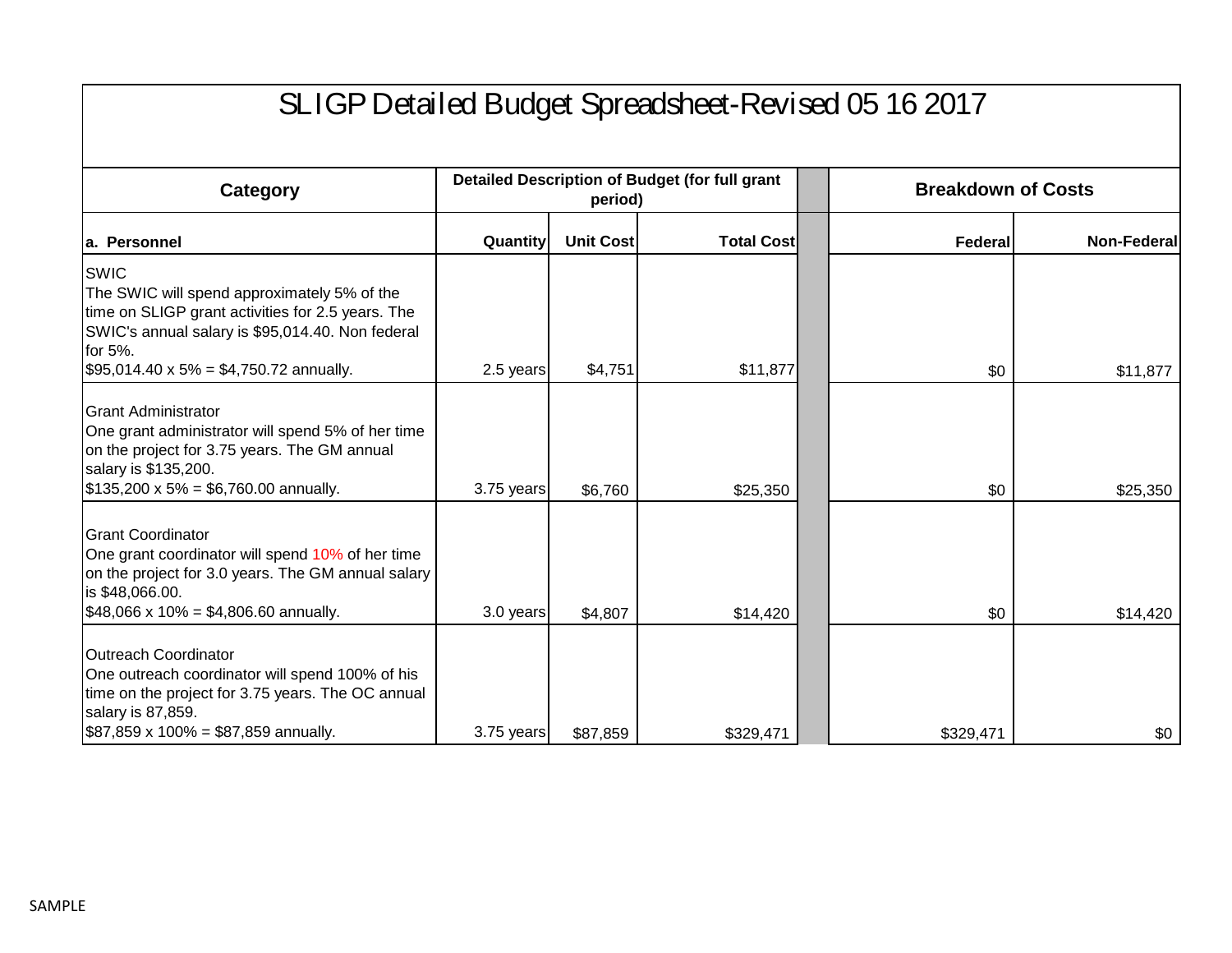| <b>Technology Consultant</b><br>One technology specialist will spend 100% of his<br>time on the project for 3.75 years. TheTC annual<br>salary is \$41,000 (parttime employee, no benefits).<br>$$41,000.00 \times 100\% = $41,000$ annually. | 3.75 years      | \$41,000         | \$153,750         | \$153,750      | \$0         |
|-----------------------------------------------------------------------------------------------------------------------------------------------------------------------------------------------------------------------------------------------|-----------------|------------------|-------------------|----------------|-------------|
| <b>Technology Specialist</b><br>One technology specialist will spend 50% of his<br>time on the project for 3.75 years. The technology<br>specialist annual salary is \$70,304.00.<br>$$70,304.00 \times 50\% = $35,152.00$ annually.          | 3.75 years      | \$35,152         | \$131,820         | \$0            | \$131,820   |
| <b>Technology Specialist</b><br>One technology specialist will spend 50% of his<br>time on the project for 2.5 years. The technology<br>specialist annual salary is \$51,209.60.<br>$$51,209.60 \times 50\% = $25,604.80$ annually.           | 2.5 years       | \$25,605         | \$64,012          | \$0            | \$64,012    |
| Program Manager<br>One program manager will spend 100% of his<br>time on the project for 2.50 years. The planner<br>annual salary is \$81,244.80.<br>$$81,244.80 \times 100\% = $81,244.80$ annually.                                         | 2.5 years       | \$81,245         | \$203,112         | \$203,112      |             |
| <b>Total Personnel</b>                                                                                                                                                                                                                        |                 |                  | \$933,812         | \$686,333      | \$247,479   |
| b. Fringe Benefits                                                                                                                                                                                                                            | <b>Quantity</b> | <b>Unit Cost</b> | <b>Total Cost</b> | <b>Federal</b> | Non-Federal |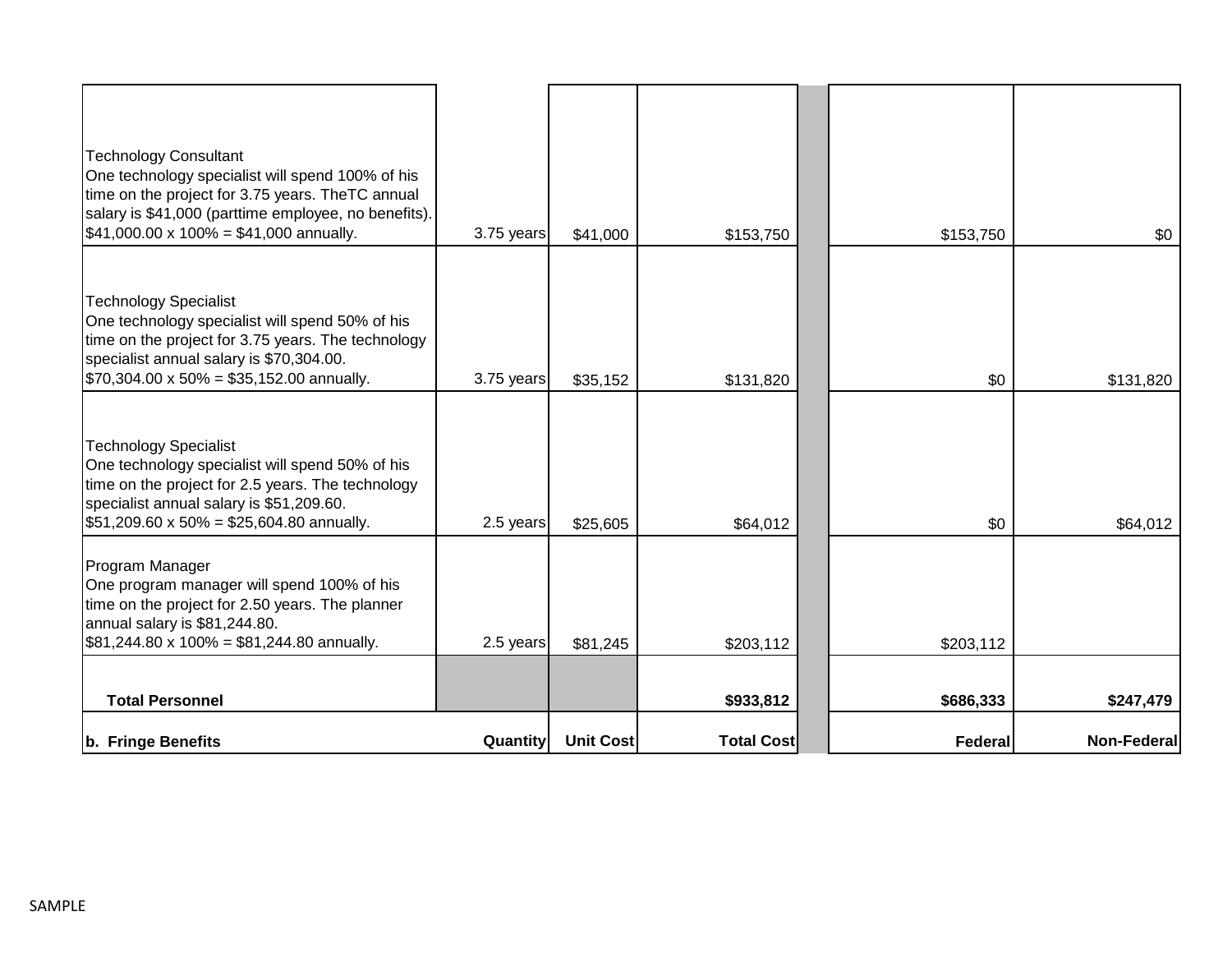| <b>Total Fringe Benefits</b>                                                                                                                                                       | \$81,245<br>\$312,025 | \$81,245<br>\$213,033 | \$0<br>\$98,511 |
|------------------------------------------------------------------------------------------------------------------------------------------------------------------------------------|-----------------------|-----------------------|-----------------|
|                                                                                                                                                                                    |                       |                       |                 |
| Program Manager Fringe is calculated at appx.<br>40% of the salary allocated to SLIGP.<br>2.5 years<br>\$32,498                                                                    |                       |                       |                 |
| Technology Specialist Fringe is calculated at appx.<br>40% of the salary allocated to SLIGP.<br>2.5 years<br>\$10,242                                                              | \$25,605              | \$0                   | \$25,605        |
| Technology Specialist Fringe is calculated at appx.<br>40% of the salary allocated to SLIGP.<br>3.75 years<br>\$14,061                                                             | \$52,728              | \$0                   | \$52,728        |
| Outreach Coordinator Fringe is calculated at appx.<br>40% of the salary allocated to SLIGP.<br>3.75 years<br>\$35,144                                                              | \$131,789             | \$131,789             | \$0             |
| Grant Coordinator Fringe is calculated at appx.<br>40% of the salary allocated to SLIGP.<br>3 years                                                                                | \$1,923<br>\$5,768    | \$0                   | \$5,768         |
| Grant Administrator Fringe is calculated at appx.<br>40% of the salary allocated to SLIGP. Only \$9660<br>will be charged as match so not to overmatch the<br>award.<br>3.75 years | \$2,704<br>\$10,140   | \$0                   | \$9,660         |
| The SWIC Fringe is calculated at appx. 40% of<br>the salary allocated to SLIGP.<br>2.5 years                                                                                       | \$1,900<br>\$4,751    | \$0                   | \$4,751         |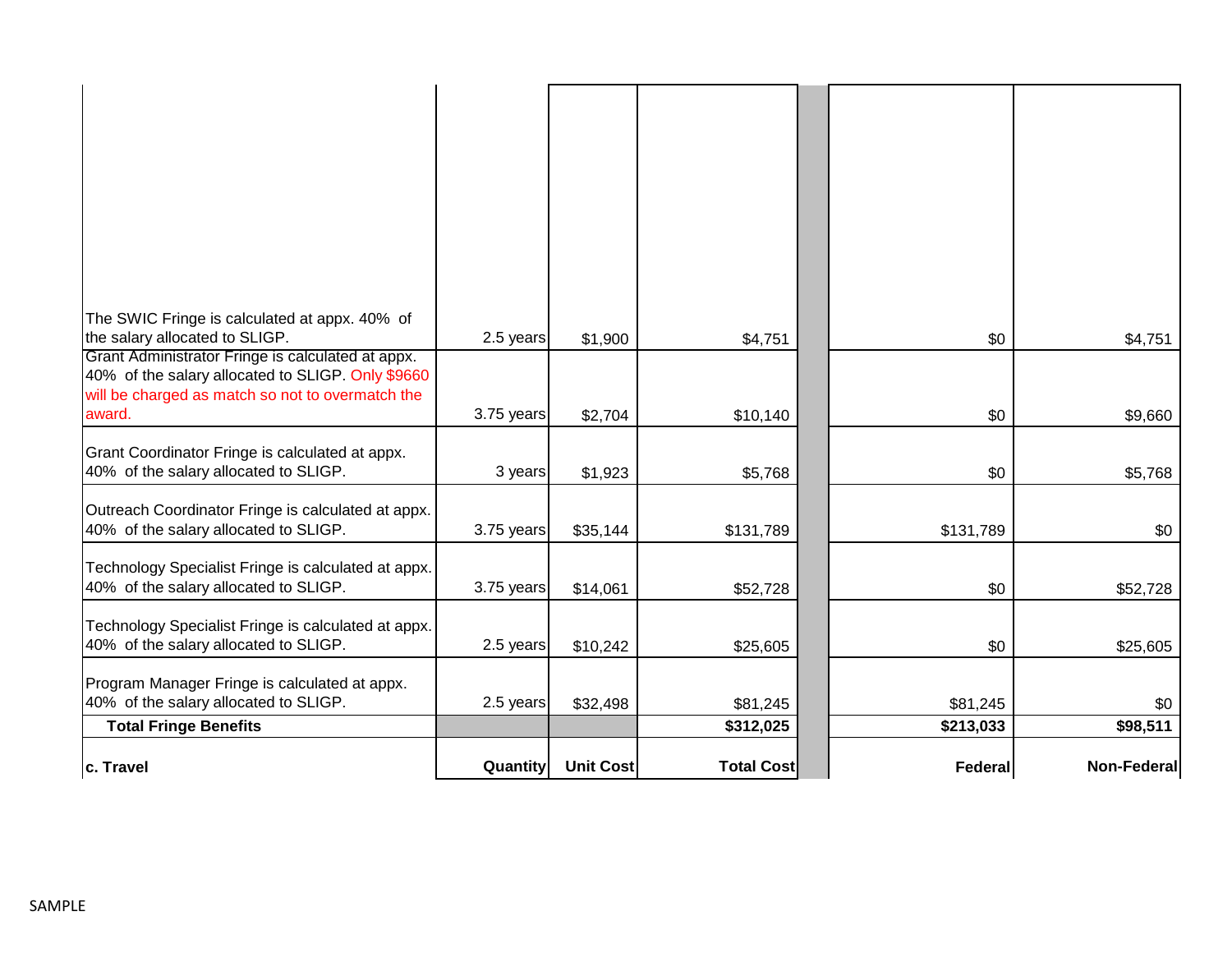| d. Equipment                                                                                                                                                                                                                                                                                                                                   | Quantity | <b>Unit Cost</b> | <b>Total Cost</b> | Federal  | <b>Non-Federal</b> |
|------------------------------------------------------------------------------------------------------------------------------------------------------------------------------------------------------------------------------------------------------------------------------------------------------------------------------------------------|----------|------------------|-------------------|----------|--------------------|
| <b>Total Travel</b>                                                                                                                                                                                                                                                                                                                            |          |                  | \$73,416          | \$73,416 | \$0                |
| Travel for Regional and National Meetings with<br>FirstNet 10 individuals will attend 8 meetings<br>Airfare is estimated at \$400/ticket; hotel is<br>estimated at \$140/night for two nights; per diem is<br>estimated at \$50/day for two days, for a total of<br>\$780/trip. (Staff will car pool. Not calculated on a<br>per person basis. | 80 trips | \$780            | \$62,400          | \$62,400 | \$0                |
| Mileage/fuel for Working Group Meetings<br>8 individuals traveling 200 miles roundtrip for 27<br>meetings; cost per mile is based on state mileage<br>rates. Half the trips will be carpooled.                                                                                                                                                 | 21600    | \$0.51           | \$11,016          | \$11,016 | \$0                |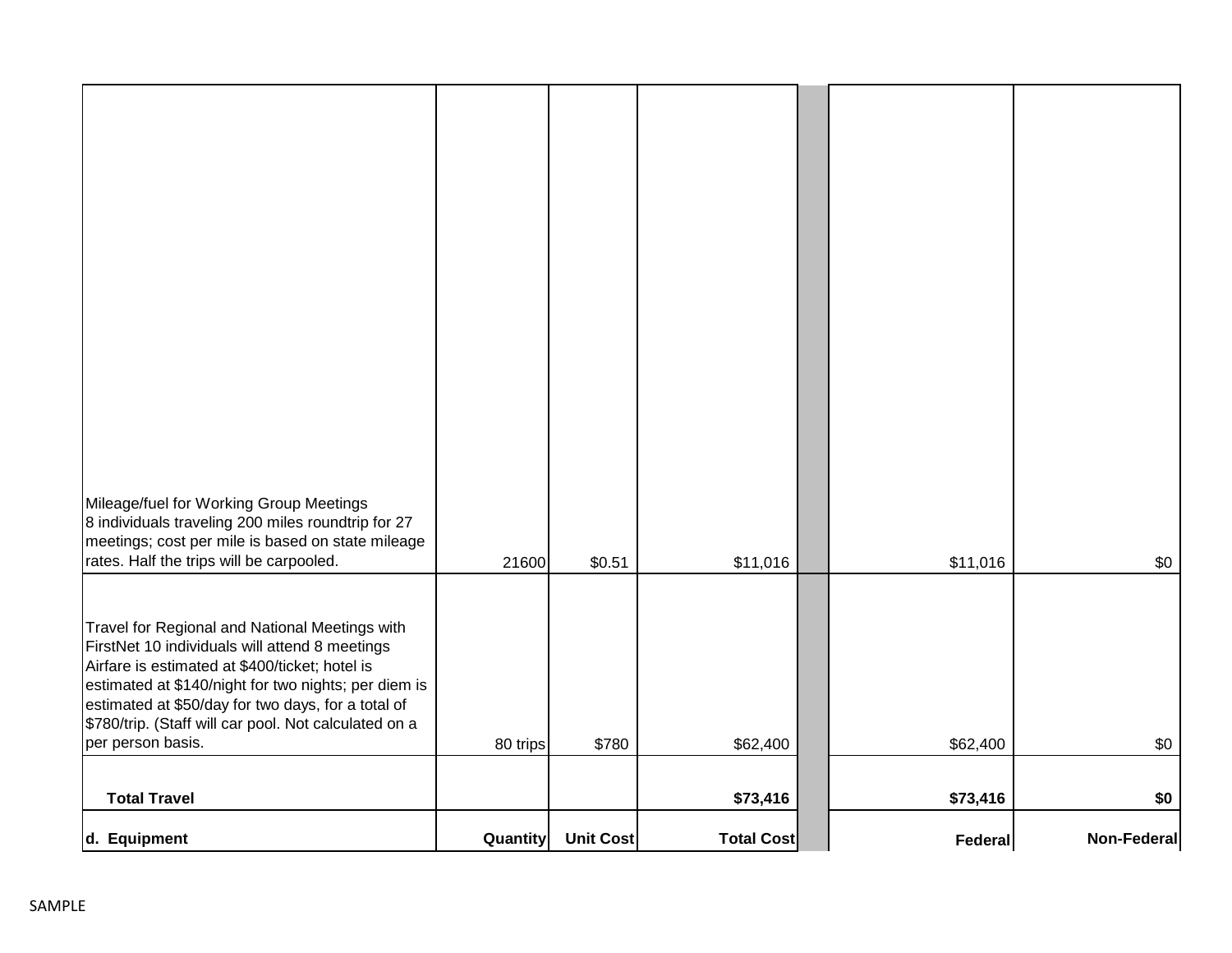| N/A                                                                                                                                                                                                           | $\overline{0}$ | \$0              | \$0               | \$0       |                    |
|---------------------------------------------------------------------------------------------------------------------------------------------------------------------------------------------------------------|----------------|------------------|-------------------|-----------|--------------------|
| <b>Total Equipment</b>                                                                                                                                                                                        |                |                  | \$0               | \$0       | \$0                |
| e. Supplies                                                                                                                                                                                                   | Quantity       | <b>Unit Cost</b> | <b>Total Cost</b> | Federal   | <b>Non-Federal</b> |
| Printer                                                                                                                                                                                                       |                | \$4,439          | \$4,439           | \$4,439   |                    |
| <b>Office Supplies</b><br>budgeted at \$66.67/month for 3.75 years                                                                                                                                            | 45 months      | \$67             | \$3,000           | \$3,000   |                    |
| Laptops with software                                                                                                                                                                                         | 3              | \$1,500          | \$4,500           | \$4,500   |                    |
| Various printed materials for education/outreach to<br>public safety community                                                                                                                                | 250            | \$13             | \$3,239           | \$3,239   |                    |
| <b>Total Supplies</b>                                                                                                                                                                                         |                |                  | \$15,178          | \$15,178  | \$0                |
| f. Contractual                                                                                                                                                                                                | Quantity       | <b>Unit Cost</b> | <b>Total Cost</b> | Federal   | Non-Federal        |
| Consultant Services for project management,<br>technical assistance, website<br>development/maintenance, assist with education<br>and outreach, and documentation. - Phase 1                                  | 1000 hrs       | \$150            | \$150,000         | \$150,000 |                    |
| Consultant Services for project management,<br>technical assistance, data analysis, website<br>development/maintenance, assist with education<br>and outreach, documentation, and data collection.<br>Phase 2 | \$1,500.00     | \$150            | \$225,000         | \$225,000 |                    |
| SCIP update to incorporate broadband initiative.<br>Will not be used toward FN fed/state match.                                                                                                               |                |                  |                   |           | \$0                |
| <b>Total Contractual</b>                                                                                                                                                                                      | 376.95 hrs     |                  | \$375,000         | \$375,000 | \$0                |
| g. Construction                                                                                                                                                                                               | Quantity       | <b>Unit Cost</b> | <b>Total Cost</b> | Federal   | <b>Non-Federal</b> |
| N/A                                                                                                                                                                                                           |                |                  | \$0               |           |                    |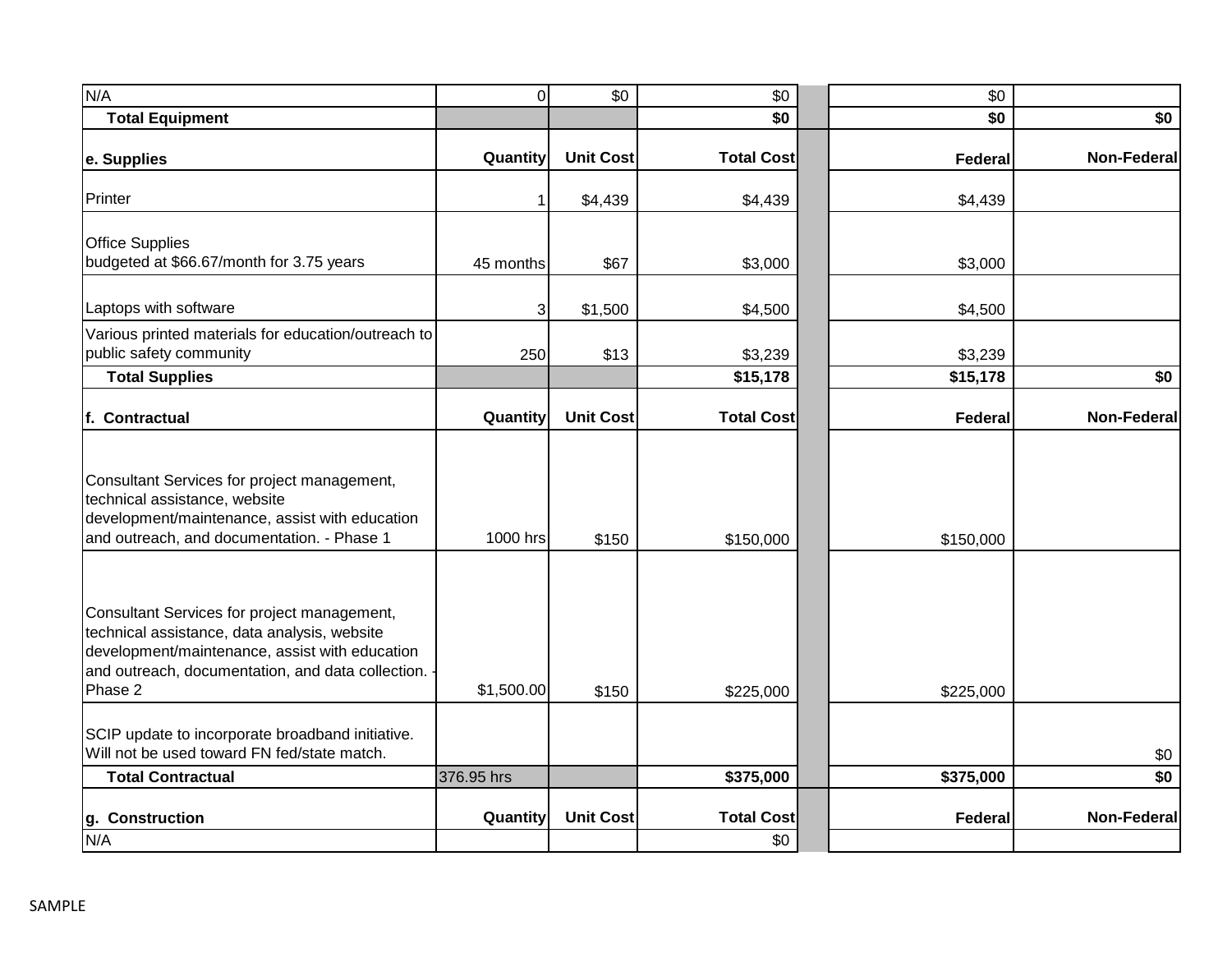| <b>Total Construction</b>                                                                            |          |                          | \$0                     | \$0                  | \$0                |
|------------------------------------------------------------------------------------------------------|----------|--------------------------|-------------------------|----------------------|--------------------|
| h. Other                                                                                             | Quantity | <b>Unit Cost</b>         | <b>Total Cost</b>       | Federal              | <b>Non-Federal</b> |
| Wireless Connection for Laptops for 5 state<br>employee;                                             |          |                          |                         |                      |                    |
| Quantity 225 and the unit cost should be \$50.<br>$$225 \times $50 = $11250$                         | 225      | \$50                     | \$11,250                | \$11,250             |                    |
| Cell phone for 5 state employees; Cell Phone -<br>Quantity 225 and the unit cost should be \$43.33 = |          |                          |                         |                      |                    |
| \$9749                                                                                               | 225      | \$43                     | \$9,749                 | \$9,749              |                    |
| <b>Total Other</b>                                                                                   |          |                          | \$20,999                | \$20,999             | \$0                |
|                                                                                                      |          |                          |                         |                      |                    |
| <b>Total Direct Charges</b>                                                                          |          |                          | \$1,730,430             | \$1,383,960          | \$345,990          |
| <b>Indirect Costs</b><br>İ.                                                                          | Quantity | <b>Unit Cost</b>         | <b>Total Cost</b>       | Federal              | <b>Non-Federal</b> |
| <b>Total Indirect</b>                                                                                |          |                          | \$0                     | $\overline{50}$      | $\overline{50}$    |
| <b>TOTALS</b>                                                                                        |          |                          | \$1,730,430             | \$1,383,960          | \$345,990          |
|                                                                                                      |          |                          |                         |                      |                    |
|                                                                                                      |          |                          | <b>Total Allocation</b> | <b>Federal Share</b> | <b>Local Share</b> |
|                                                                                                      |          | <b>Origianl Amounts:</b> | \$2,410,901             | \$1,928,721          | \$482,180          |
|                                                                                                      |          | <b>Amount Revised:</b>   | \$680,471               | \$544,761            | \$136,190          |
| State Match:                                                                                         |          |                          |                         |                      |                    |
| The entire state match will come from non federal state general fund revenue.                        |          |                          |                         |                      |                    |
|                                                                                                      |          |                          |                         | \$1                  | \$0                |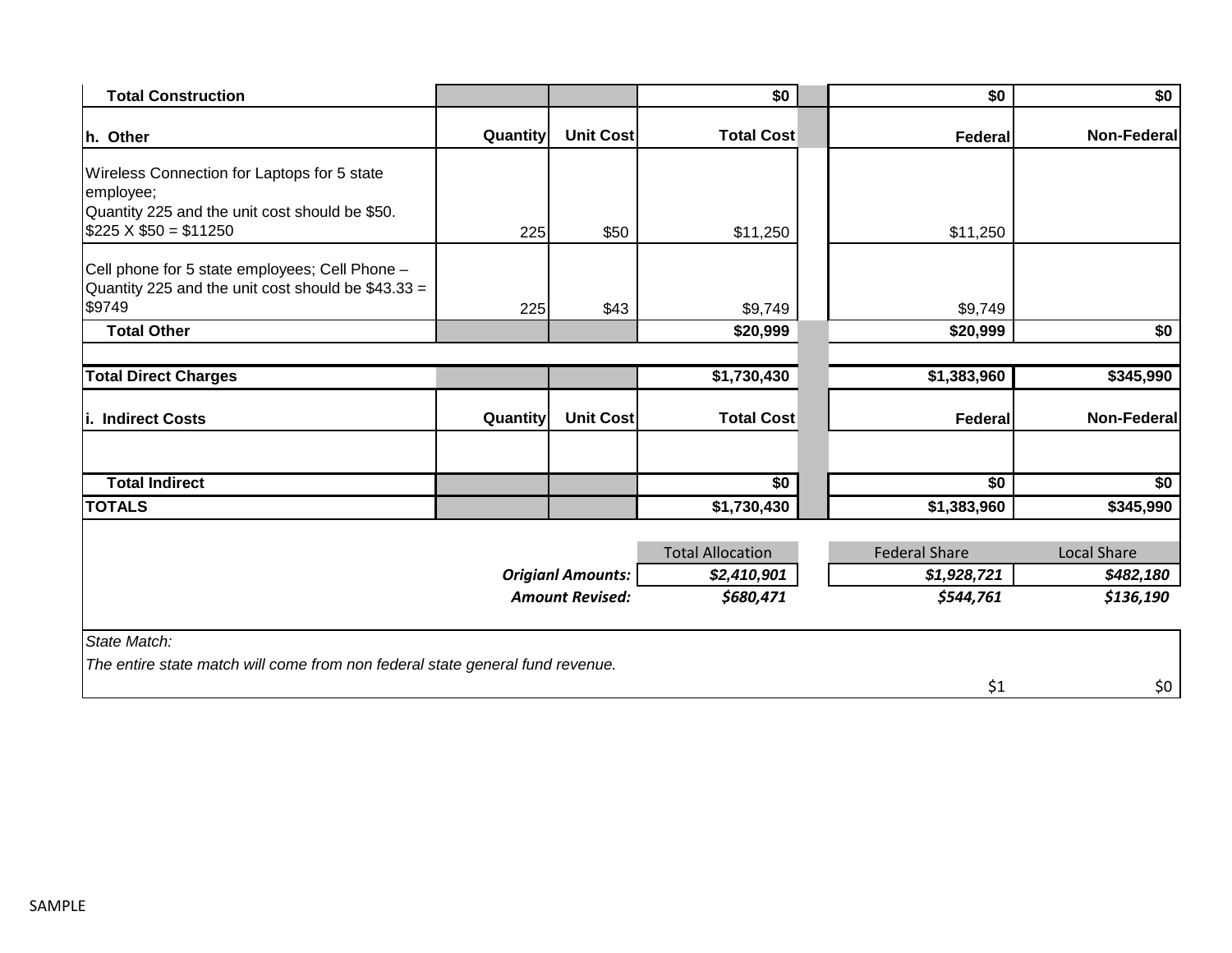# **State of Louisiana – Update 05/16/2017**

### **Budget Narrative**

This Budget Narrative document and accompanying Detailed Budget Spreadsheet offer details for Louisiana's revised budget for the State and Local Implementation Grant Program (SLIGP).

Louisiana confirms our understanding that one half of the Federal funds will be held in reserve until Phase 2 begins.

#### **Personnel**

| <b>Federal:</b>      | \$686,333 |
|----------------------|-----------|
| <b>Non-Federal:</b>  | \$247,479 |
| <i><b>Total:</b></i> | \$933,812 |

See the Detailed Budget Spreadsheet for calculations

The State will fund salaries for the positions below to support SLIGP activities. Positions include SWIC, Grant Administrator, Grant Coordinator, Outreach Coordinator, Technology Consultant, Technology Specialist (2) and Program Manager.

• SWIC (Non-Federal): The SWIC will provide oversight for the SLIGP grant, ensuring that all activities are completed on time and within budget. The SWIC will be the primary point of contact for consultation with FirstNet, and will work to expand the State's governance structure. The budgeted costs (5% time) are only for the duties associated with public safety broadband and the SLIGP grant, not the additional land mobile radio and general interoperable communication duties of the SWIC. This position will be removed at 2.5 years into the grant.

All of this expense will be provided as an in-kind match. The source of this match is the State's general fund and is not from another Federal source.

• Grant Administrator (Non-Federal): This person will provide grant administration and management support, managing the project's budget, and ensuring grant activities are completed on time. This person will spend 5% of her time on SLIGP grant activities.

All of this expense will be provided as an in-kind match. The source of this match is the State's general fund and is not from another Federal source.

• Grant Coordinator (Non-Federal): This person will provide grant administrative and coordination support, including completing progress reports, reimbursements and ensuring grant activities are completed on time. This person will spend 10% of her time on SLIGP grant activities. This position will be removed at 3.0 years into the grant.

All of this expense will be provided as an in-kind match. The source of this match is the State's general fund and is not from another Federal source.

• Outreach Coordinator (Federal): This person will organize meetings with local and tribal jurisdictions, and communicate information about grant activities to key stakeholders. This position will spend 100% of his time on SLIGP grant activities.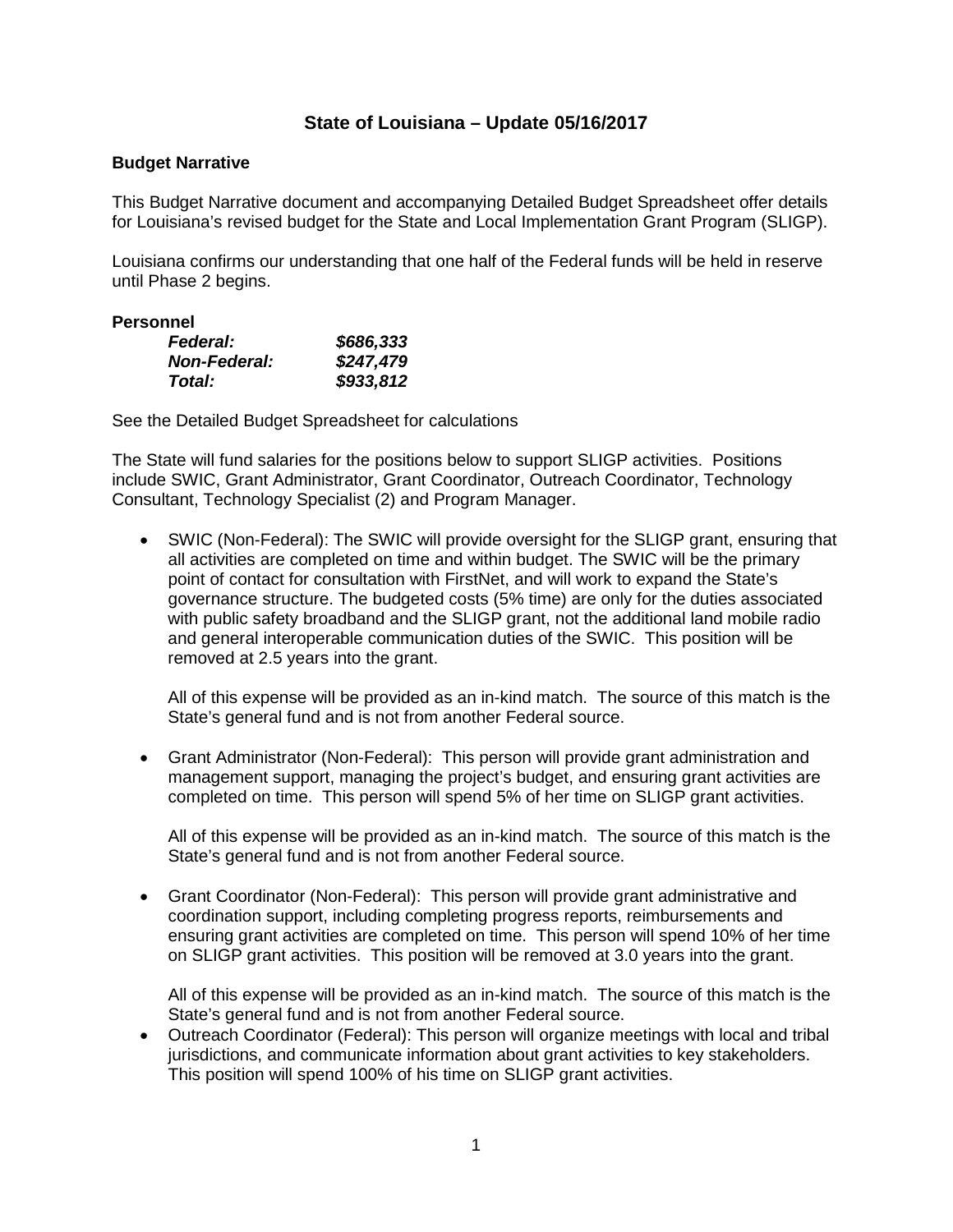- Technology Consultant (Federal): This person will be responsible for technology outreach, education and consultation to the state. Consult and assist public safety agencies on their future needs as well as plan guidelines. Participate in SCIP updates on Broadband related activities. Act in advisory capacity on all technical matters. This position will spend 100% of his time on SLIGP grant activities. This position is a parttime position.
- Technology Specialist (2) (Non-Federal): This person will be responsible for technology outreach, education and consultation to the state. Consult and assist public safety agencies on their future needs as well as plan guidelines. Participate in SCIP updates on Broadband related activities. Act in advisory capacity on all technical matters. This position will spend 100% of his time on SLIGP grant activities. (1) of these positions will be removed from SLIGP at 2.5 years into grant.

All of this expense will be provided as an in-kind match. The source of this match is the State's general fund and is not from another Federal source.

• Program Manager (Federal): This person will Program manager will be responsible for overall efforts for the broadband technical, implementation, security, feasibility usage and other areas associated with FirstNet. Coordination with Nationwide efforts, understanding the overall goals and guideline is an important task for the program manager for overall success. This position will spend 100% of his time on SLIGP grant activities. This position became vacant at 2.5 years into grant and will not be filled.

## **Fringe**

| <i><b>Federal:</b></i> | \$213,033 |
|------------------------|-----------|
| <b>Non-Federal:</b>    | \$98,551  |
| Total:                 | \$312,025 |

See the Detailed Budget Spreadsheet for calculations. Fringe Benefits include: health insurance, retirement, Medicare.

The State will fund related benefits estimated at 40% of the salary amount for the positions below to support SLIGP activities. Positions include SWIC, Grant Administrator, Grant Coordinator, Outreach Coordinator, Technology Specialist (2) and Program Manager to support SLIGP activities. The Technology Consultant does not earn any state benefits as this is a parttime position.

- SWIC (Non-Federal): The SWIC will provide oversight for the SLIGP grant, ensuring that all activities are completed on time and within budget. The SWIC will be the primary point of contact for consultation with FirstNet, and will work to expand the State's governance structure. The budgeted costs (5% time) are only for the duties associated with public safety broadband and the SLIGP grant, not the additional land mobile radio and general interoperable communication duties of the SWIC. This position will be removed at 2.5 years into the grant.
	- o 40% of the fringe benefits have been allocated to this grant.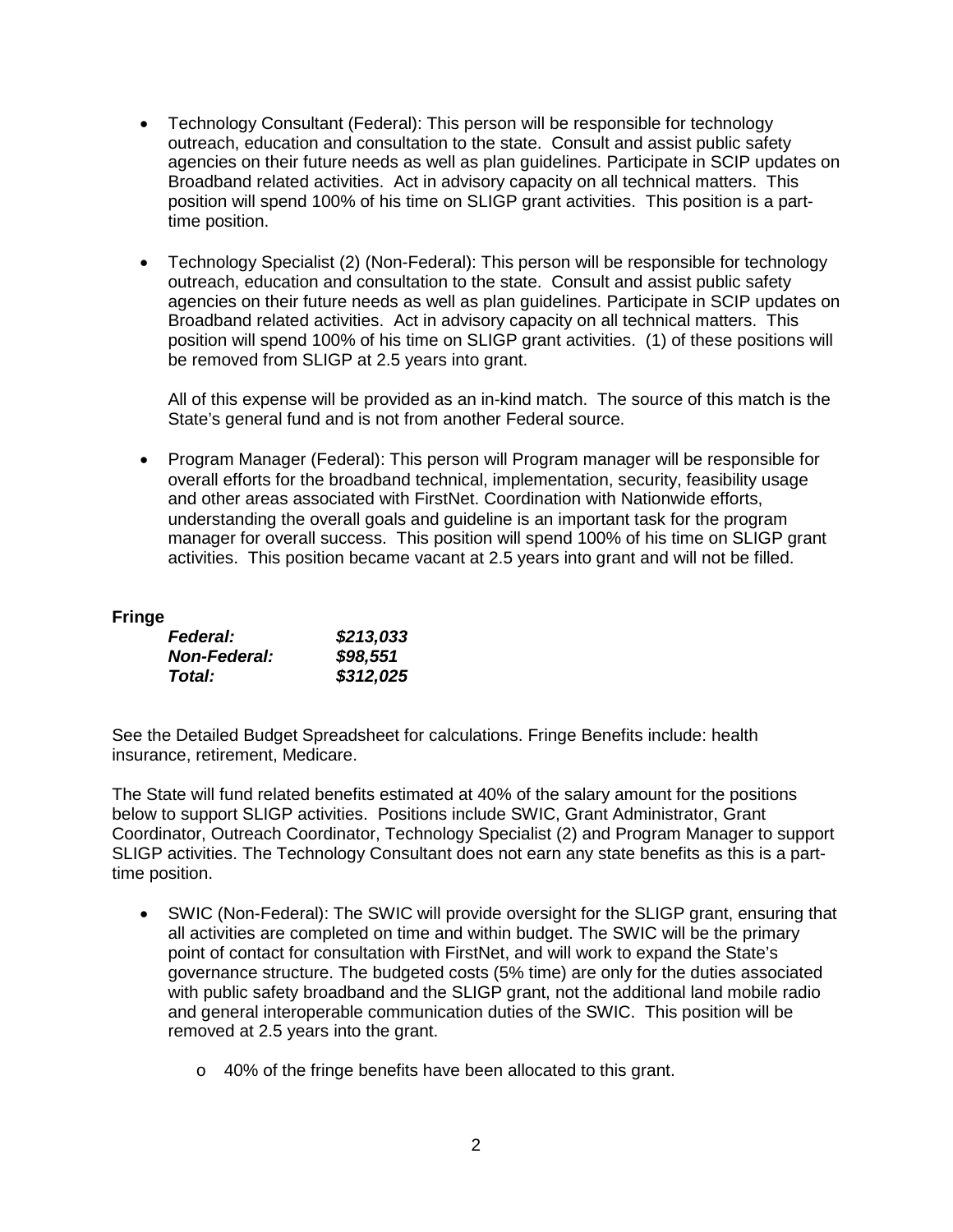All of this expense will be provided as an in-kind match. The source of this match is the State's general fund and is not from another Federal source.

• Grant Administrator (Non-Federal): This person will provide grant administration and management support, managing the project's budget, and ensuring grant activities are completed on time. This person will spend 5% of her time on SLIGP grant activities. o 40% of the fringe benefits have been allocated to this grant.

All of this expense will be provided as an in-kind match. The source of this match is the State's general fund and is not from another Federal source.

- Grant Coordinator (Non-Federal): This person will provide grant administrative and coordination support, including completing progress reports, reimbursements and ensuring grant activities are completed on time. This person will spend 10% of her time on SLIGP grant activities. This position will be removed at 3.0 years into the grant.
	- o 40% of the fringe benefits have been allocated to this grant.

All of this expense will be provided as an in-kind match. The source of this match is the State's general fund and is not from another Federal source. Match has been capped to meet the total match amount for the award.

- Outreach Coordinator (Federal): This person will organize meetings with local and tribal jurisdictions, and communicate information about grant activities to key stakeholders. This position will spend 100% of his time on SLIGP grant activities.
	- o 40% of the fringe benefits have been allocated to this grant.
- Technology Specialist (2) (Non-Federal): This person will be responsible for technology outreach, education and consultation to the state. Consult and assist public safety agencies on their future needs as well as plan guidelines. Participate in SCIP updates on Broadband related activities. Act in advisory capacity on all technical matters. This position will spend 100% of his time on SLIGP grant activities. (1) of these positions will be removed from SLIGP at 2.5 years into grant.
	- o 40% of the fringe benefits have been allocated to this grant.

All of this expense will be provided as an in-kind match. The source of this match is the State's general fund and is not from another Federal source.

- Program Manager (Federal): This person will Program manager will be responsible for overall efforts for the broadband technical, implementation, security, feasibility usage and other areas associated with FirstNet. Coordination with Nationwide efforts, understanding the overall goals and guideline is an important task for the program manager for overall success. This position will spend 100% of his time on SLIGP grant activities. This position became vacant at 2.5 years into grant and will not be filled.
	- o 40% of the fringe benefits have been allocated to this grant.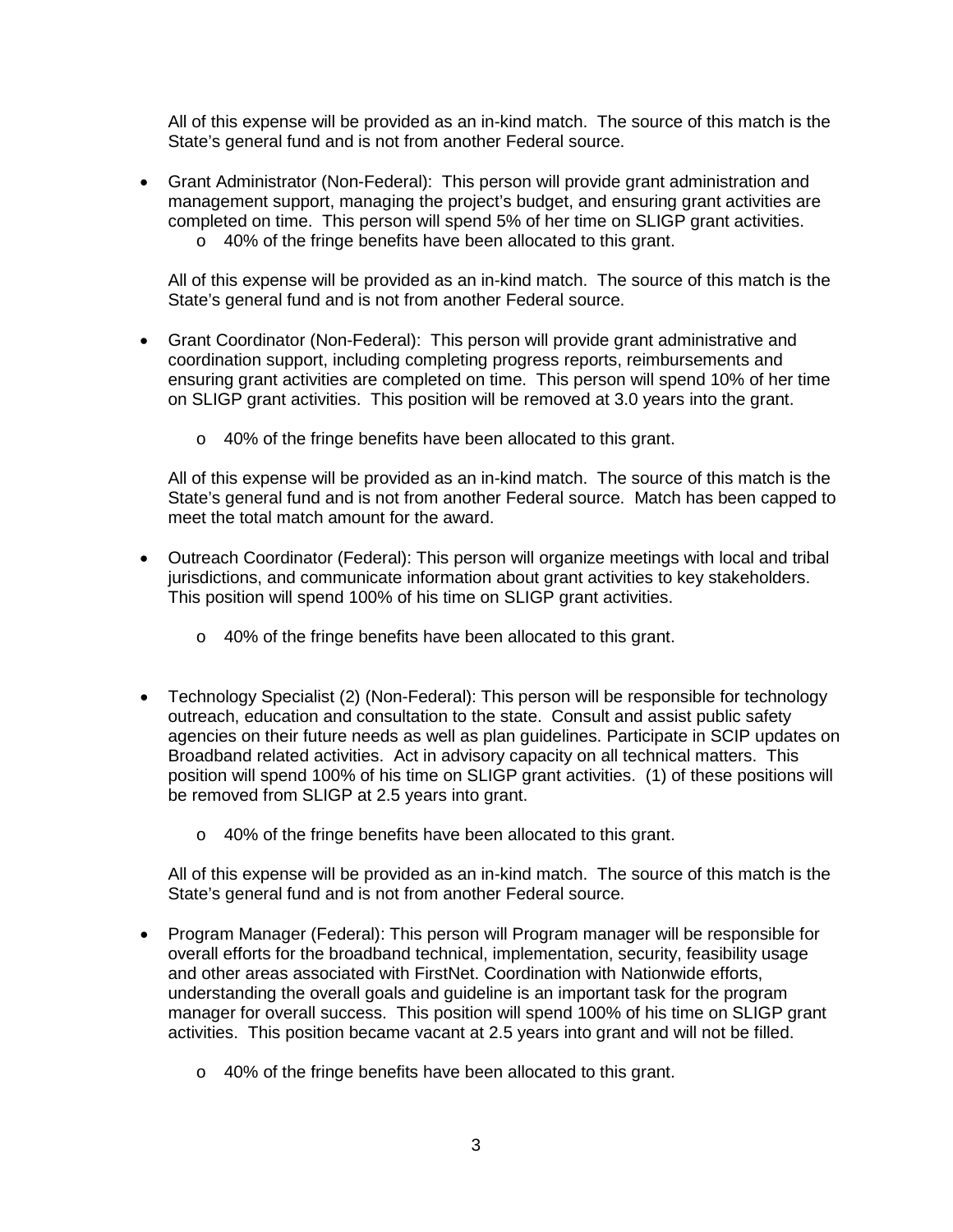**Travel**

| \$73,416.00 |
|-------------|
| 80          |
| \$73,416.00 |
|             |

See the Detailed Budget Spreadsheet for calculations

- Mileage for Working Group Meetings (Federal): Staff members will drive to various locations across the state to participate in meetings with local and tribal jurisdictions to raise awareness of the PSBN, discuss local and tribal needs, and identify potential network users.
- Travel for Regional and National Meetings with FirstNet (Federal): Staff will attend national and regional conferences to meet with FirstNet and share information and collaborate with other grant recipients. Travel costs include airfare, hotel, and per diem.

### **Equipment**

| <b>Federal:</b>     | SO. |
|---------------------|-----|
| <b>Non-Federal:</b> | SO. |
| Total:              | 80  |

We do not plan to have any equipment costs for this grant program.

### **Supplies**

| <b>Federal:</b>     | \$15,178 |
|---------------------|----------|
| <b>Non-Federal:</b> | SO       |
| Total:              | \$15,178 |

See the Detailed Budget Spreadsheet for calculations

- Printer (Federal): A printer will be purchased for the Program Manager, Technology Consultant, Specialists, Grant Coordinator and Outreach Coordinator to support their grant-related activities.
- Office Supplies (Federal): This includes paper, folders, pens, and other general office supplies which will be used by the SWIC, Grant Administrator, Program Manager, Technology Consultant/Specialists, Grant Coordinator and Outreach Coordinator for grant-related activities.
- Laptops (Federal): The State will purchase new laptops for the Program Manager, Technology Consultant/Specialists and Outreach Coordinator for use while on travel and for conducting other grant-related work.
- Various printed materials for education/outreach to public safety community. Estimated 250 prints @ \$13 per material for a total cost of \$3,239. (Federal)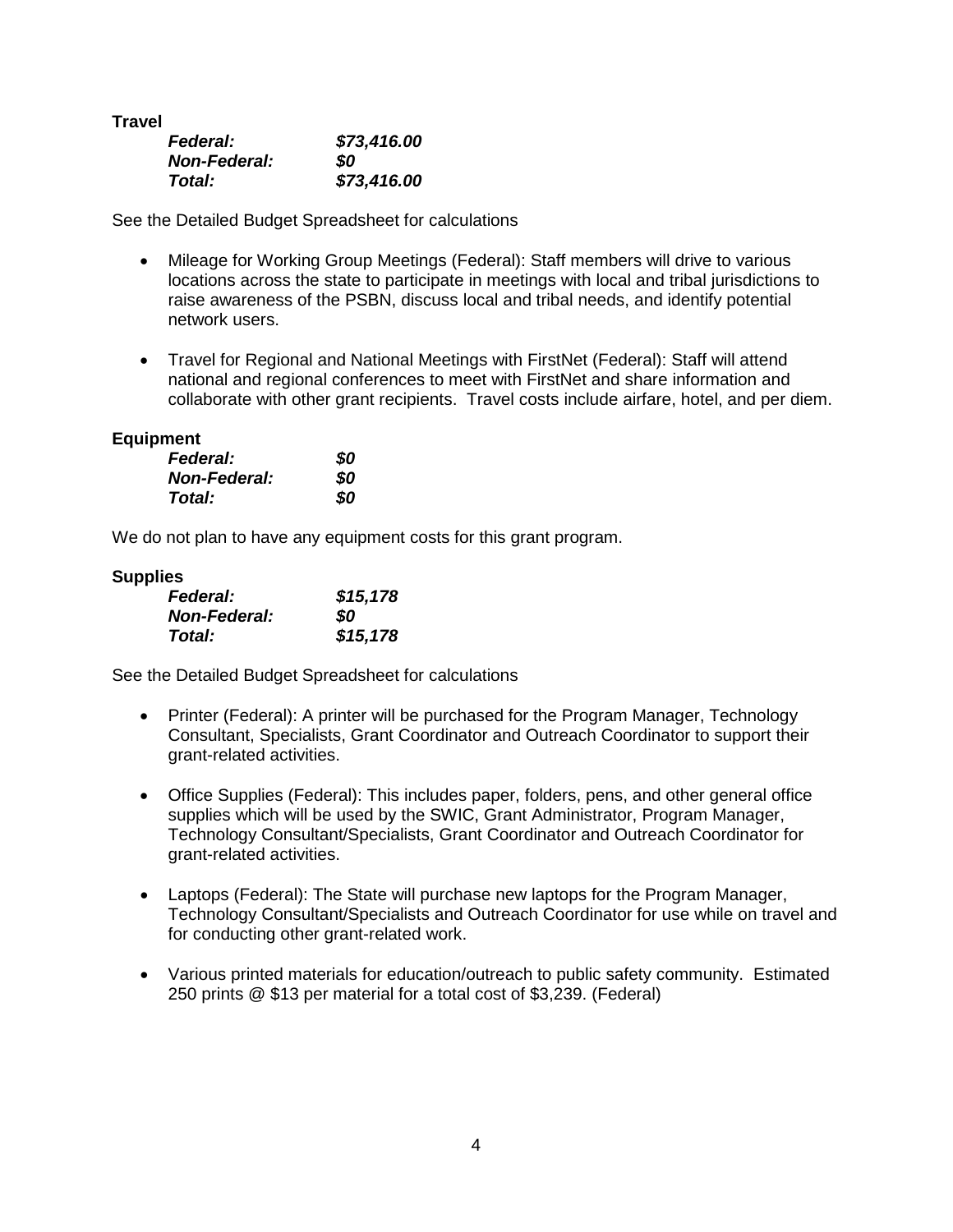## **Contractual**

| <b>Federal:</b>     | \$375,000 |
|---------------------|-----------|
| <b>Non-Federal:</b> | SO.       |
| Total:              | \$375,000 |

See the Detailed Budget Spreadsheet for calculations

- Consultant Services (Federal) for project management, technical assistance, website development/maintenance, assist with education and outreach, and documentation – Phase 1.
- Consultant Services (Federal) for project management, technical assistance, data analysis, website development/maintenance, assist with education and outreach, documentation and data collection – Phase 2.
- Consultant Services (Federal) for SCIP update to incorporate broadband initiative.

The contractual cost is estimated at this time for \$375,000 for 2,500 hours at \$150 per hour. It is difficult to elaborate in detail about the tasks as we are still waiting information from FirstNet. The services we expect include; project management, technical assistance, website development/maintenance, assist with education and outreach, and documentation for phase 1, and project management, technical assistance, data analysis, website development/maintenance, assist with education and outreach, documentation, and data collection for phase 2, and finally, update of the State's SCIP. As we consult with FirstNet and items are finalized, this will be clearer.

### **Construction**

| <b>Federal:</b>     | 80 |
|---------------------|----|
| <b>Non-Federal:</b> | 80 |
| Total:              | 80 |

We do not plan to have any construction costs for this grant program.

#### **Other**

| <b>Federal:</b>     | \$20,999 |
|---------------------|----------|
| <b>Non-Federal:</b> | SO.      |
| Total:              | \$20,999 |

See the Detailed Budget Spreadsheet for calculations

- Wireless Connection for Laptops (Federal): The five laptops were purchased for the Program Manager, Technology Consultant/Specialists and Outreach Coordinator will have wireless connections to facilitate work while at meetings and on travel.
- Cell phone service (Federal): The five cell phones for five state employees will require monthly service to facilitate work while at meetings and on travel. The employees requiring the cell phone service include the Program Manager, Technology Consultant/Specialist (2), and Outreach Coordinator.